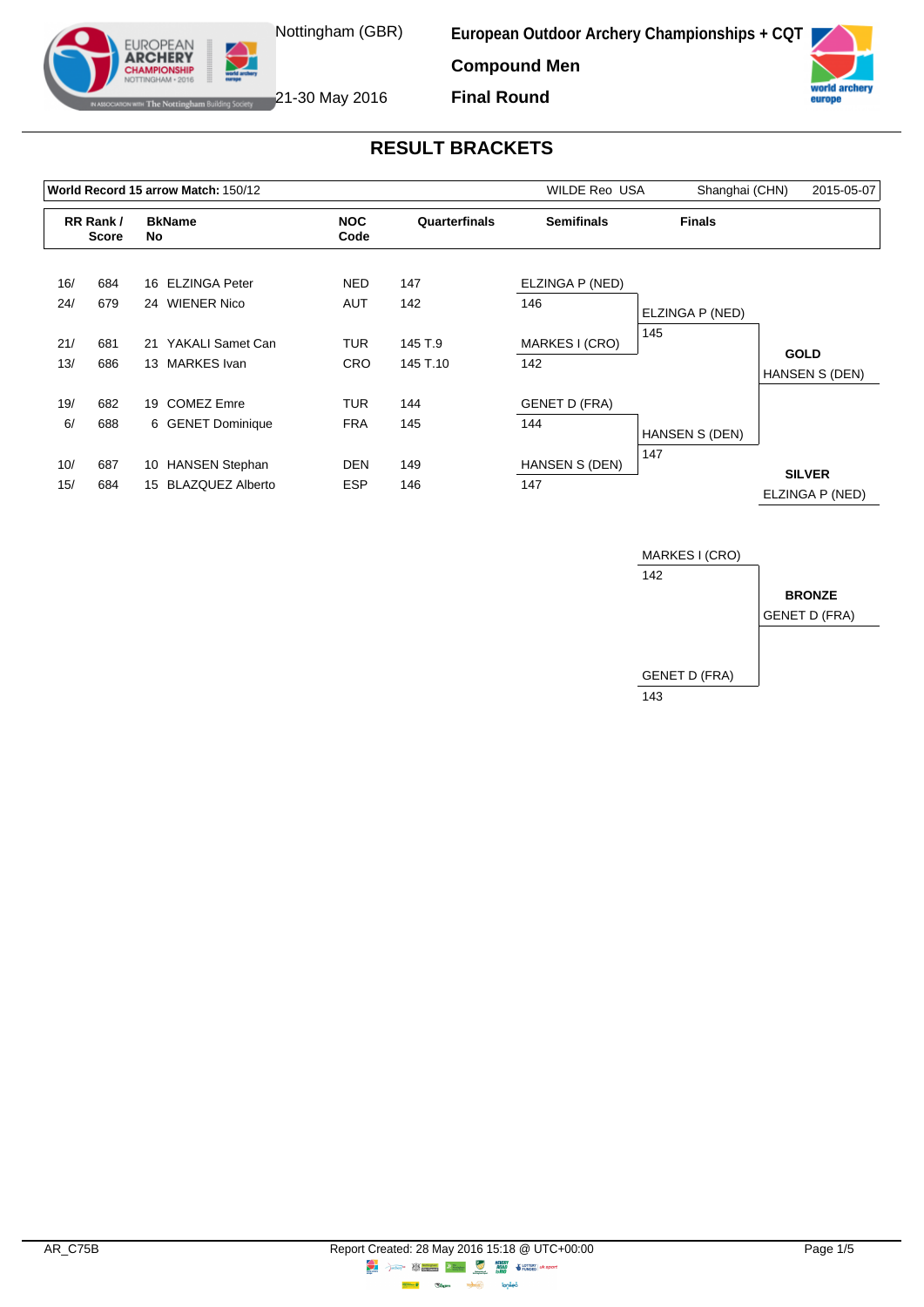

EUROPEAN **ARCHERY** 

**European Outdoor Archery Championships + CQT**

**Compound Men**





The Nottingham Building Society  $21$ -30 May 2016

## **RESULT BRACKETS**

| World Record 15 arrow Match: 150/12 |                          |    |                                           |                          |                       | WILDE Reo USA                  | Shanghai (CHN)            | 2015-05-07                |                 |
|-------------------------------------|--------------------------|----|-------------------------------------------|--------------------------|-----------------------|--------------------------------|---------------------------|---------------------------|-----------------|
|                                     | RR Rank/<br><b>Score</b> | No | <b>BkName</b>                             | <b>NOC</b><br>Code       | 1/48<br>Elimin. Round | 1/24<br>Elimin. Round          | 1/16<br>Elimin. Round     | 1/8<br>Elimin. Round      | Quarterfinals   |
| 1/                                  | 700                      |    | 1 SCHLOESSER Mike<br>pre-seeded in 1/16th | <b>NED</b>               |                       | SCHLOESSER M (NED)<br>-Bye-    | SCHLOESSER M (NED)<br>147 |                           |                 |
| 33/                                 | 673                      |    | 33 PAVLIK Marcel<br>-Bye-                 | <b>SVK</b>               |                       | PAVLIK M (SVK)<br>142          | PAVLIK M (SVK)<br>143     | SCHLOESSER M (NED)<br>147 |                 |
| 32/                                 | 674                      |    | -Bye-<br>32 BOULCH Jean Philippe          | <b>FRA</b>               |                       | <b>BOULCH JP (FRA)</b><br>140  |                           |                           | ELZINGA P (NED) |
| 17/                                 | 683                      |    | 17 OROSZ Viktor<br>-Bye-                  | <b>HUN</b>               |                       | OROSZ V (HUN)<br>140           | NICLASEN J (FRO)          |                           | 147             |
| 65/<br>48/                          | 652<br>665               |    | 65 CONWAY Glen<br>48 NICLASEN Jogvan      | <b>IRL</b><br><b>FRO</b> | 137<br>140            | NICLASEN J (FRO)<br>141        | 142                       | ELZINGA P (NED)           |                 |
| 49/<br>64/                          | 665<br>652               |    | 49 JUUTILAINEN Mikko<br>64 WRIGLEY Jason  | <b>FIN</b><br><b>IRL</b> | 141<br>134            | JUUTILAINEN M (FIN)<br>141     | ELZINGA P (NED)<br>147    | 148                       |                 |
| 16/                                 | 684                      |    | -Bye-<br>16 ELZINGA Peter                 | <b>NED</b>               |                       | ELZINGA P (NED)<br>144         |                           |                           |                 |
| 9/                                  | 688                      |    | 9 PAGNI Sergio<br>-Bye-                   | <b>ITA</b>               |                       | PAGNI S (ITA)<br>141           | PAGNI S (ITA)             |                           |                 |
| 57/                                 | 660                      |    | 57 VINOGRADOV Roman                       | <b>UKR</b>               | 140                   | VINOGRADOV R (UKR)             | 143                       |                           |                 |
| 56/                                 | 660                      |    | 56 BUZEK Vladimir                         | <b>SVK</b>               | 134                   | 138                            |                           | WIENER N (AUT)<br>142     |                 |
| 41/                                 | 669                      |    | 41 HAEFELFINGER Roman<br>-Bye-            | SUI                      |                       | HAEFELFINGER R (SUI)<br>140    | WIENER N (AUT)<br>144     |                           |                 |
| 24/                                 | 679                      |    | -Bye-<br>24 WIENER Nico                   | <b>AUT</b>               |                       | WIENER N (AUT)<br>141          |                           |                           | WIENER N (AUT)  |
| 25/                                 | 678                      |    | 25 WOJTAS Jan<br>-Bye-                    | POL                      |                       | WOJTAS J (POL)<br>142          | <b>NENCIONI M (ITA)</b>   |                           | 142             |
| 40/                                 | 670                      |    | -Bye-<br>40 NENCIONI Michele              | <b>ITA</b>               |                       | <b>NENCIONI M (ITA)</b><br>144 | 145 T.9                   | SITAR D (SLO)<br>140      |                 |
|                                     |                          |    | pre-seeded in 1/16th                      |                          |                       | -Bye-<br>SITAR D (SLO)         | SITAR D (SLO)<br>145 T.X  |                           |                 |
| 8/                                  | 688                      |    | 8 SITAR Dejan                             | <b>SLO</b>               |                       |                                |                           |                           |                 |

 $\Rightarrow \circledS$ 

**Highway Citym**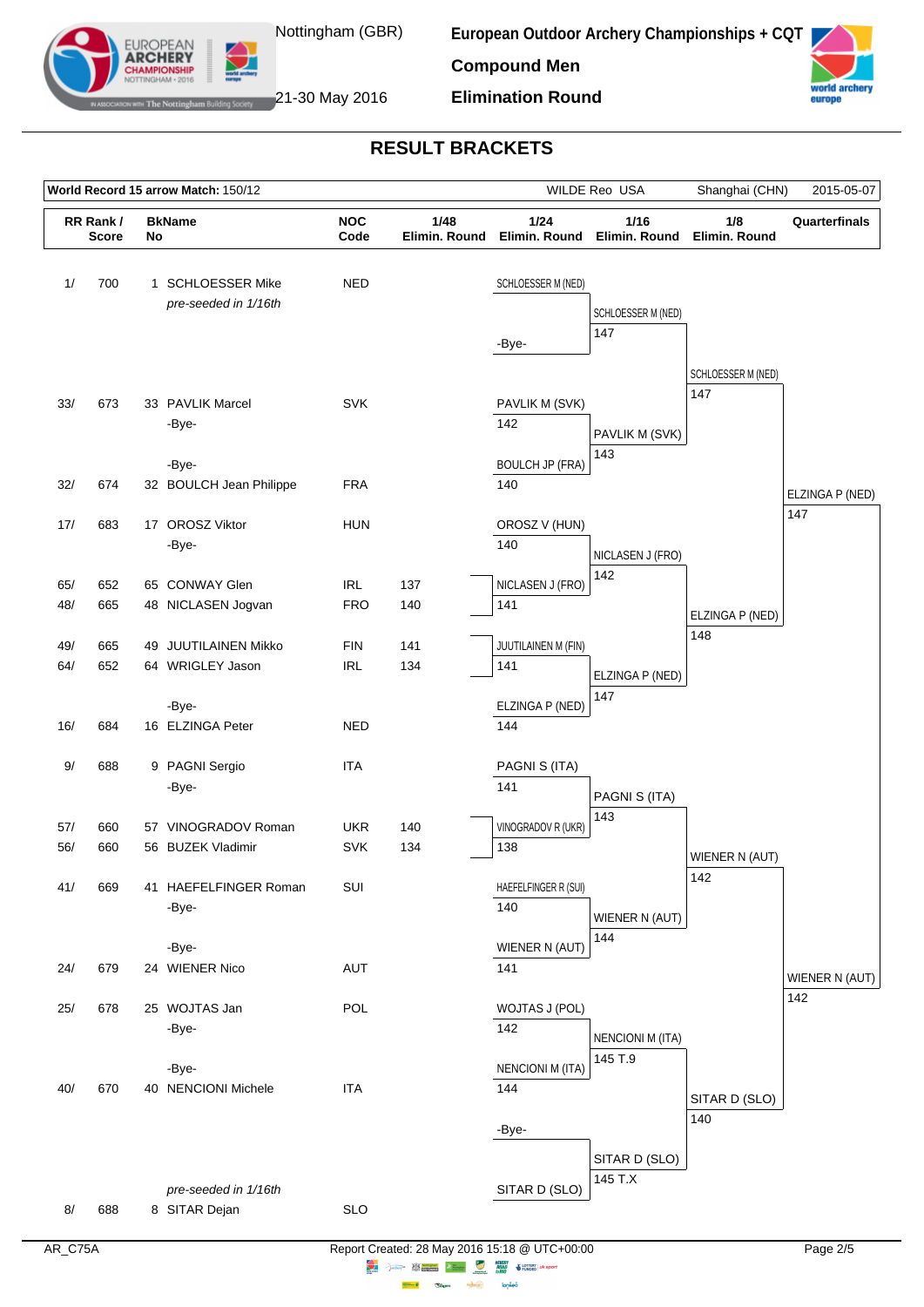

**European Outdoor Archery Championships + CQT**

**Compound Men**





The Nottingham Building Society  $21$ -30 May 2016

EUROPEAN **ARCHERY** 

## **RESULT BRACKETS**

|            | World Record 15 arrow Match: 150/12 |  | WILDE Reo USA                                                      |                          | Shanghai (CHN)        | 2015-05-07                                 |                              |                        |                            |
|------------|-------------------------------------|--|--------------------------------------------------------------------|--------------------------|-----------------------|--------------------------------------------|------------------------------|------------------------|----------------------------|
|            | RR Rank/<br><b>Score</b>            |  | <b>BkName</b><br><b>NOC</b><br>1/48<br>Code<br>Elimin. Round<br>No |                          | 1/24<br>Elimin. Round | 1/16<br>Elimin. Round                      | 1/8<br>Elimin. Round         | Quarterfinals          |                            |
| 5/         | 692                                 |  | 5 PAGNONI Federico<br>pre-seeded in 1/16th                         | <b>ITA</b>               |                       | PAGNONI F (ITA)<br>PAGNONI F (ITA)<br>144  |                              |                        |                            |
| 37/        | 672                                 |  | 37 BRIDGEWATER Neil<br>-Bye-                                       | <b>GBR</b>               |                       | -Bye-<br><b>BRIDGEWATER N (GBR)</b><br>140 | MATZNER M (AUT)              | PAGNONI F (ITA)<br>147 |                            |
| 28/        | 676                                 |  | -Bye-<br>28 MATZNER Michael                                        | AUT                      |                       | MATZNER M (AUT)<br>143                     | 142                          |                        | YAKALI SC (TUR)            |
| 21/        | 681                                 |  | 21 YAKALI Samet Can<br>-Bye-                                       | <b>TUR</b>               |                       | YAKALI SC (TUR)<br>144                     | YAKALI SC (TUR)              |                        | 145 T.9                    |
| 69/<br>44/ | 629<br>667                          |  | 69 SIGURDSSON Daniel<br>44 WILSON Darrel                           | <b>ISL</b><br><b>IRL</b> | 135<br>137            | WILSON D (IRL)<br>141                      | 147                          | YAKALI SC (TUR)<br>148 |                            |
| 53/<br>60/ | 662<br>658                          |  | 53 BURRI Kevin<br>60 PEINEAU Sebastien                             | SUI<br><b>FRA</b>        | 139<br>143            | PEINEAU S (FRA)<br>147                     | PEINEAU S (FRA)<br>146       |                        |                            |
| 12/        | 686                                 |  | -Bye-<br>12 DARUM Andreas                                          | <b>DEN</b>               |                       | DARUM A (DEN)<br>140                       |                              |                        |                            |
| 13/        | 686                                 |  | 13 MARKES Ivan<br>-Bye-                                            | CRO                      |                       | MARKES I (CRO)<br>145                      | MARKES I (CRO)               |                        |                            |
| 61/<br>52/ | 657<br>662                          |  | 61 EINARSSON Gudjon<br>52 VONIC Zoran                              | <b>ISL</b><br>CRO        | 144<br>141            | EINARSSON G (ISL)<br>139                   | 145                          | MARKES I (CRO)<br>145  |                            |
| 45/<br>68/ | 667<br>630                          |  | 45 BUSBY Duncan<br>68 EINARSSON Kristmann                          | GBR<br><b>ISL</b>        | 142<br>140            | <b>BUSBY D (GBR)</b><br>144                | <b>BUSBY D (GBR)</b><br>144  |                        |                            |
| 20/        | 682                                 |  | -Bye-<br>20 ELMAAGACLI Demir                                       | <b>TUR</b>               |                       | ELMAAGACLI D (TUR)<br>142                  |                              |                        | MARKES I (CRO)<br>145 T.10 |
| 29/        | 675                                 |  | 29 HOLLAS Leon<br>-Bye-                                            | GER                      |                       | <b>HOLLAS L (GER)</b><br>143               | <b>HOLLAS L (GER)</b><br>144 |                        |                            |
| 36/        | 672                                 |  | -Bye-<br>36 LAUBE Marcus                                           | GER                      |                       | LAUBE M (GER)<br>142                       |                              | DAMBAEV A (RUS)<br>144 |                            |
|            |                                     |  | pre-seeded in 1/16th                                               |                          |                       | -Bye-<br>DAMBAEV A (RUS)                   | DAMBAEV A (RUS)<br>146       |                        |                            |
| 4/         | 693                                 |  | 4 DAMBAEV Alexander                                                | <b>RUS</b>               |                       |                                            |                              |                        |                            |

 $\Rightarrow \circledS$ 

**Highway Citym**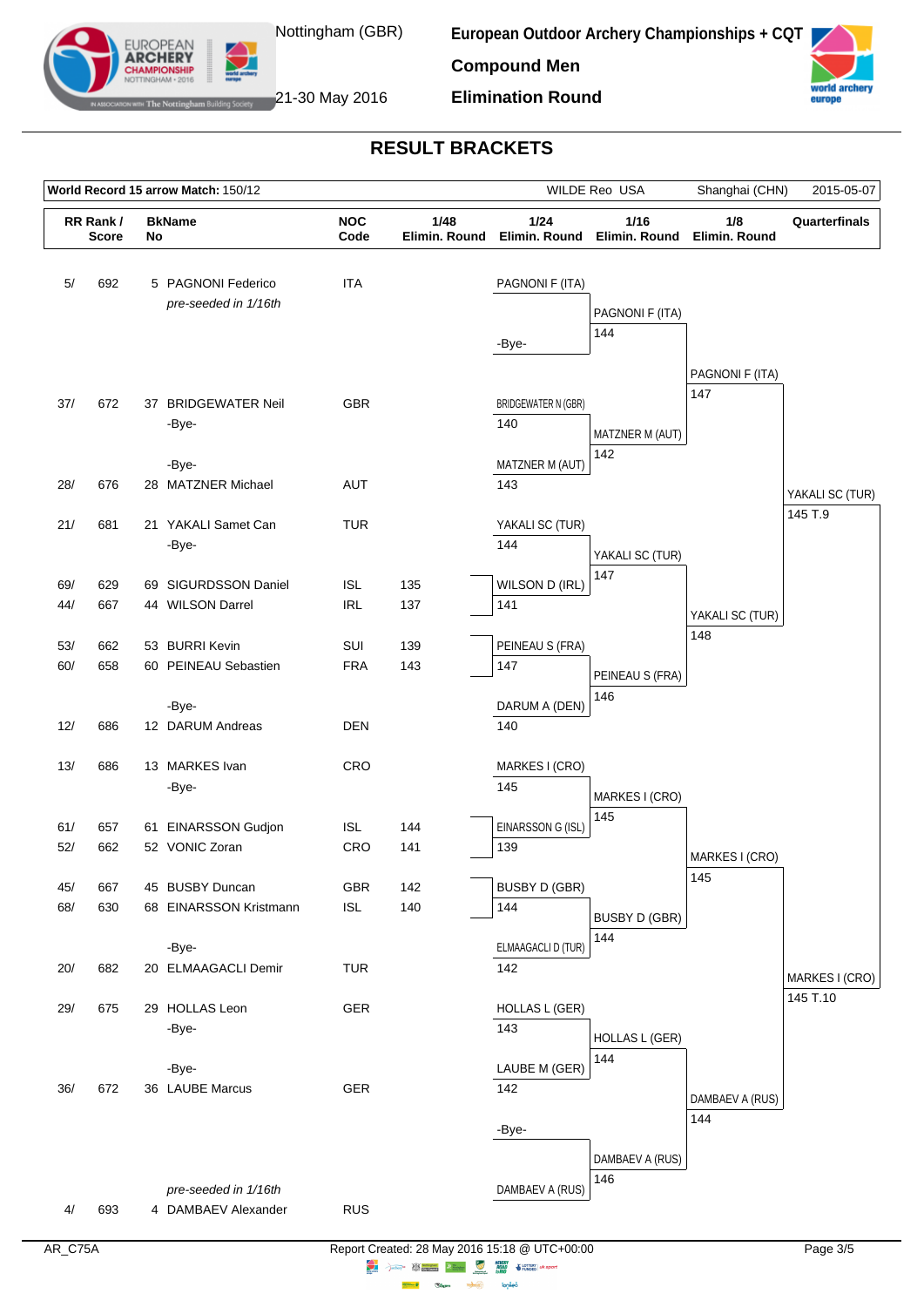

EUROPEAN **ARCHERY** 

**European Outdoor Archery Championships + CQT**

**Compound Men**





The Nottingham Building Society  $21$ -30 May 2016

# **RESULT BRACKETS**

| World Record 15 arrow Match: 150/12 |              |    |                                            |                          |               | WILDE Reo USA                   | Shanghai (CHN)               | 2015-05-07                   |                      |
|-------------------------------------|--------------|----|--------------------------------------------|--------------------------|---------------|---------------------------------|------------------------------|------------------------------|----------------------|
|                                     | RR Rank/     |    | <b>BkName</b>                              | <b>NOC</b>               | 1/48          | 1/24                            | 1/16                         |                              | Quarterfinals        |
|                                     | <b>Score</b> | No |                                            | Code                     | Elimin. Round |                                 | Elimin. Round Elimin. Round  | Elimin. Round                |                      |
| 3/                                  | 695          |    | 3 BULAEV Anton<br>pre-seeded in 1/16th     | <b>RUS</b>               |               | <b>BULAEV A (RUS)</b><br>-Bye-  | <b>BULAEV A (RUS)</b><br>149 |                              |                      |
| 35/                                 | 673          |    | 35 MODIC Stas<br>-Bye-                     | <b>SLO</b>               |               | MODIC S (SLO)<br>146            | MODIC S (SLO)<br>147         | <b>BULAEV A (RUS)</b><br>145 |                      |
| 30/                                 | 675          |    | -Bye-<br>30 VAN EIL Thomas                 | <b>NED</b>               |               | VAN EIL T (NED)<br>140          |                              |                              | COMEZ E (TUR)        |
| 19/                                 | 682          |    | 19 COMEZ Emre<br>-Bye-                     | <b>TUR</b>               |               | COMEZ E (TUR)<br>144            | COMEZ E (TUR)                |                              | 144                  |
| 67/<br>46/                          | 640<br>666   |    | 67 KOBZA Martin<br>46 ACKX Enzo            | <b>SVK</b><br><b>BEL</b> | 138<br>144    | ACKX E (BEL)<br>142             | 146                          | COMEZ E (TUR)                |                      |
| 51/<br>62/                          | 663<br>654   |    | 51 ELARTS Kaspars<br>62 PIEKARSKI Boguslaw | LAT<br>POL               | 147<br>137    | ELARTS K (LAT)<br>142           | RAVENSCROFT A (GBR)<br>144   | 146                          |                      |
| 14/                                 | 685          |    | -Bye-<br>14 RAVENSCROFT Adam               | <b>GBR</b>               |               | RAVENSCROFT A (GBR)<br>146      |                              |                              |                      |
| 11/                                 | 687          |    | 11 KALASHNIKOV Viktor<br>-Bye-             | <b>RUS</b>               |               | KALASHNIKOV V (RUS)<br>142      | KALASHNIKOV V (RUS)          |                              |                      |
| 59/                                 | 659          |    | 59 PAAVOLA Aki                             | <b>FIN</b>               | 135           | KUUSISTO K (FIN)                | 143 T.10                     |                              |                      |
| 54/                                 | 662          |    | 54 KUUSISTO Kimmo                          | <b>FIN</b>               | 143           | 137                             |                              | KALASHNIKOV V (RUS)<br>142   |                      |
| 43/                                 | 667          |    | 43 HAUGSETH Mads<br>-Bye-                  | <b>NOR</b>               |               | HAUGSETH M (NOR)<br>141         | HAUGSETH M (NOR)<br>143 T.9  |                              |                      |
| 22/                                 | 680          |    | -Bye-<br>22 BORGSTROM Hampus               | SWE                      |               | <b>BORGSTROM H (SWE)</b><br>138 |                              |                              | <b>GENET D (FRA)</b> |
| 27/                                 | 677          |    | 27 DAMSBO Martin<br>-Bye-                  | <b>DEN</b>               |               | DAMSBO M (DEN)<br>148           | DAMSBO M (DEN)               |                              | 145                  |
| 38/                                 | 671          |    | -Bye-<br>38 PUUSEPP Kristjan               | <b>EST</b>               |               | PUUSEPP K (EST)<br>142          | 148                          | <b>GENET D (FRA)</b><br>143  |                      |
|                                     |              |    | pre-seeded in 1/16th                       |                          |               | -Bye-<br><b>GENET D (FRA)</b>   | <b>GENET D (FRA)</b><br>149  |                              |                      |
| 6/                                  | 688          |    | 6 GENET Dominique                          | <b>FRA</b>               |               |                                 |                              |                              |                      |

 $\Rightarrow \circledS$ 

**Highway Citym**